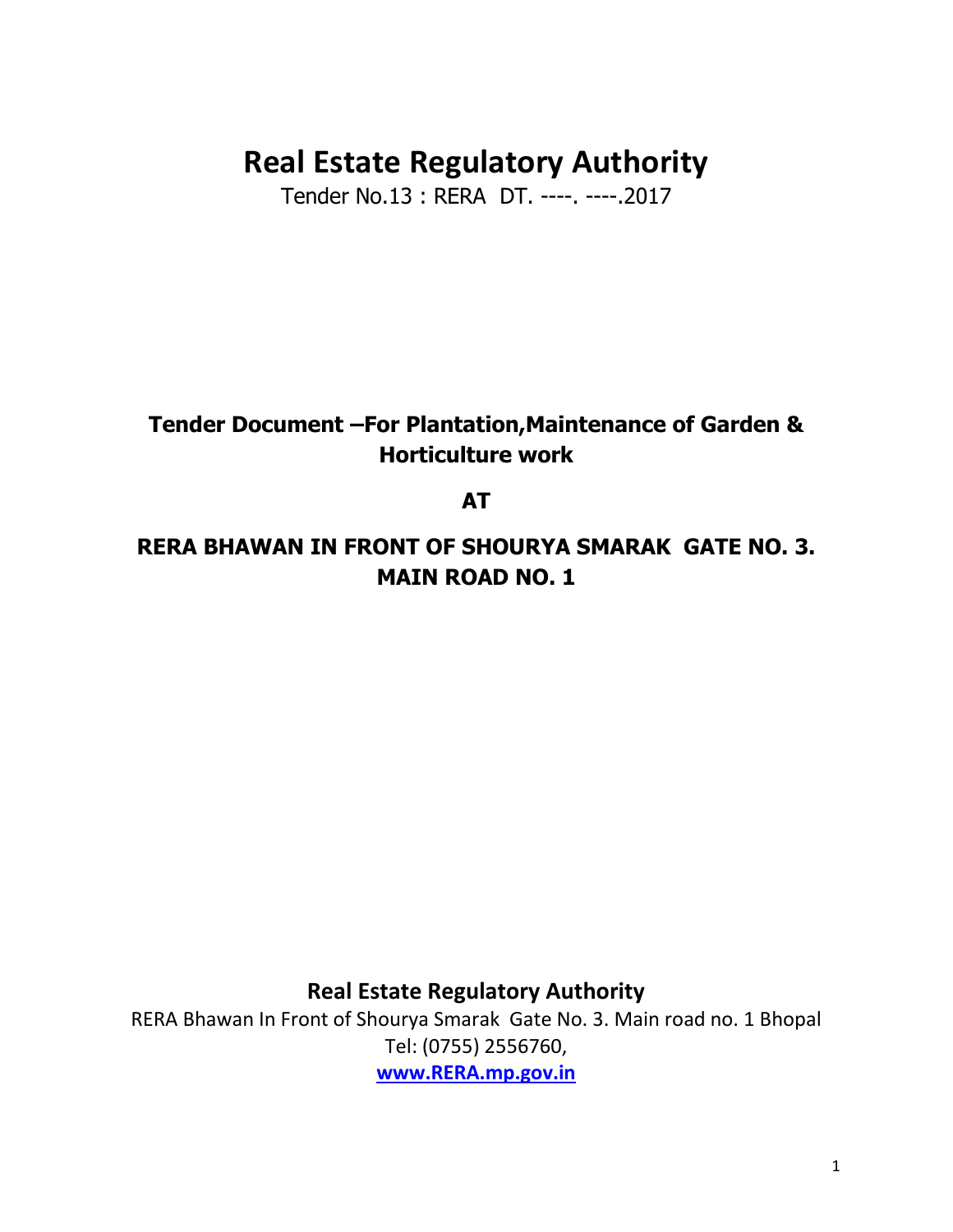#### **INVITATION OF BIDS**

Secretary , Madhya Pradesh real Estate regularoty Authority(RERA)., Bhopal invites online Bids for Plantation, Maintenance of Garden & Horticulture work at RERA Bhawan In Front of Shourya Smarak Gate No. 3. Main road no. 1 Bhopal-462001 from interested reputed contractors/individuals having sound financial capacity and proven track record of at least 3 years in the field for Maintenance of Garden & Horticulture work. Bidders may obtain further information from the office of RERA Ltd, Bhopal.

| A | <b>Scope of Work</b>                                       | <b>Plantation, Maintenance of Garden &amp;</b><br><b>Horticulture Work at RERA Bhawan</b><br>In Front of Shourya Smarak Gate<br>No. 3. Main road no. 1 |  |  |
|---|------------------------------------------------------------|--------------------------------------------------------------------------------------------------------------------------------------------------------|--|--|
| B | <b>Cost of Tender Document.</b>                            | Rs. 500/-(Rupees Five hundred only<br>non-refundable) payable online                                                                                   |  |  |
| C | Processing fee.                                            | 250/-(non-refundable)+service tax<br>extra-payable online                                                                                              |  |  |
| D | Purchase start and end dates of<br><b>Tender Documents</b> | Purchase start date 19/05/2017<br>and<br>end<br>06/06/2017up to 5.30 PM.                                                                               |  |  |
| Е | Last date of submission of Bid                             | Date 07/062017 up to 3.00PM.                                                                                                                           |  |  |
| F | Date of opening of Technical Bid.                          | Date:07/06.2017at 4.00 PM                                                                                                                              |  |  |
| G | EMD.                                                       | Rs. 5,000/- (Rupees Five thousand<br>only) Payable online                                                                                              |  |  |
| н | <b>Place of opening of Bids</b>                            | RERA-Bhavan, In front Gate no 3<br>, Shourya Smarak, Bhopal                                                                                            |  |  |
|   | <b>Mode of submission Bids.</b>                            | <b>ONLINE</b>                                                                                                                                          |  |  |

#### **NOTE :-**

**1.Bids can be downloaded and purchased online from the website**  [www.mpeproc.gov.in](http://www.mpeproc.gov.in/) **and can be viewed freely on website www.rera.mp.gov.in.** 

**2.Any future Corrigenda/Information shall be posted only on website**  [www.mpeproc.gov.in./www.rera.mp.gov.in](http://www.mpeproc.gov.in./www.rera.mp.gov.in) 

### **3.Our HELPLINE No., 0755-2556760**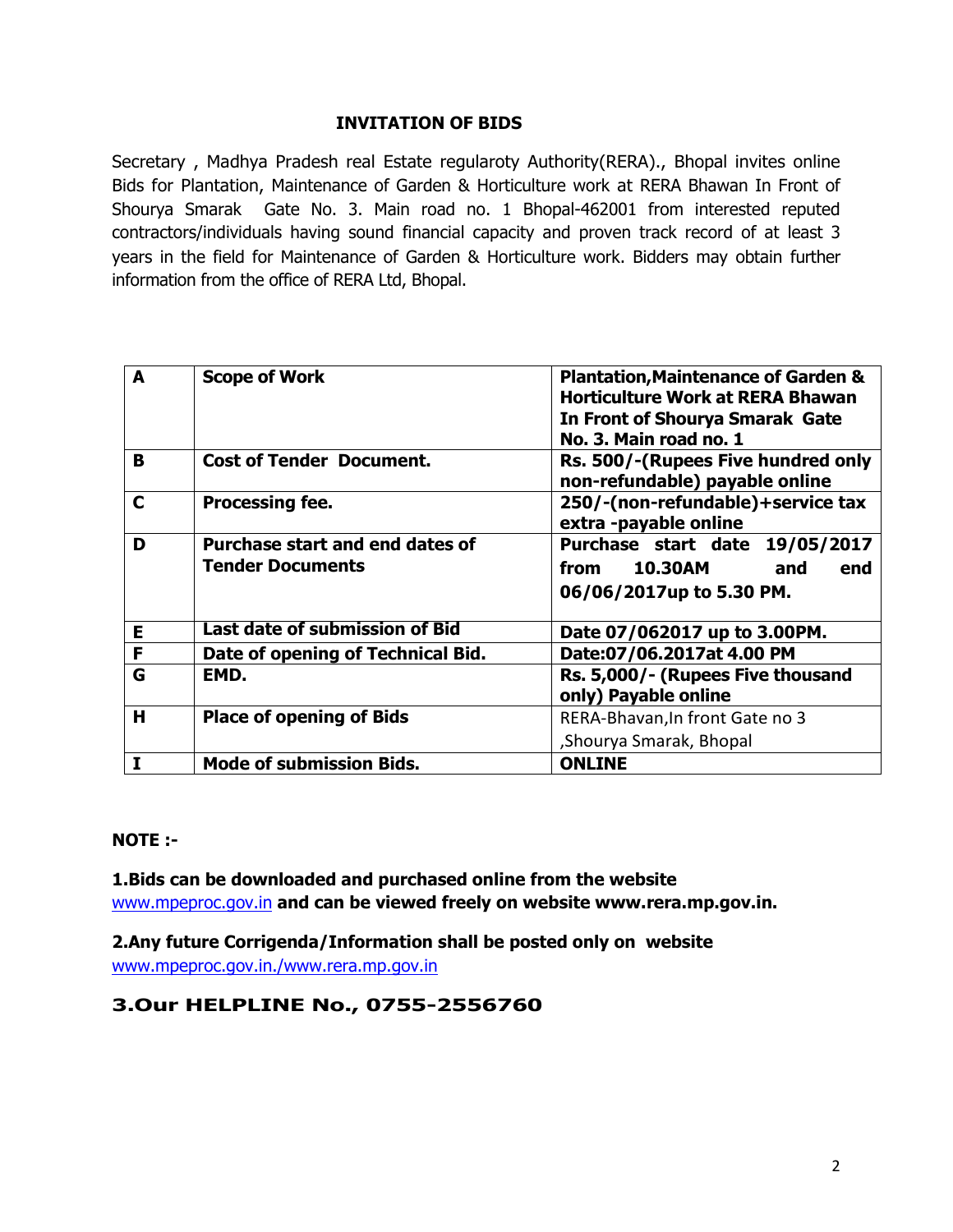#### **Letter of Submission of Bid**

The Secretary , Madhya Pradesh real Estate regularoty Authority(RERA)., RERA Bhawan In Front of Shourya Smarak Gate No. 3. Main road no. 1, Bhopal (M.P) 462011.

I/We, the undersigned, have read and examined in detail the specifications and all bidding documents and hereby declare that:

#### **PRICE AND VALIDITY**

All the rates quoted in our proposal are in accordance with the terms as specified in bid documents. All the prices and other terms and conditions of this proposal are valid for a period of 180 calendar days from the date of the opening of the Bid.

We do herby confirm that our bid prices include all taxes and duties etc.

We hereby declare that if any Tax is altered under the law, we shall pay the same.

#### **DEVIATIONS**

We declare that all the services shall be performed strictly in accordance with the technical specifications and other Bid conditions with no deviations.

#### **QUALIFYING DATA**

We confirm that all information/data have been submitted is as required by you in your Bid document. We hereby declare that our proposal is made in good faith, without collusion or fraud and the information contained in the proposal is true and correct to the best of our knowledge and belief. I/We agree that in case any information is found to be incorrect, the Bid is liable to be rejected at any point of Bidding process.

We understand that you are not bound to accept the lowest or any bid you may receive.

 Thanking you, Yours Faithfully,

(Signature of Bidder) Date: Name: Name: Name: Name: Name: Name: Name: Name: Name: Name: Name: Name: Name: Name: Name: Name: Name: Name: Name: Name: Name: Name: Name: Name: Name: Name: Name: Name: Name: Name: Name: Name: Name: Name: Name: Name: Place: Designation:

Business Address Seal: Seal: Seal: Seal: Seal: Seal: Seal: Seal: Seal: Seal: Seal: Seal: Seal: Seal: Seal: Seal: Seal: Seal: Seal: Seal: Seal: Seal: Seal: Seal: Seal: Seal: Seal: Seal: Seal: Seal: Seal: Seal: Seal: Seal: S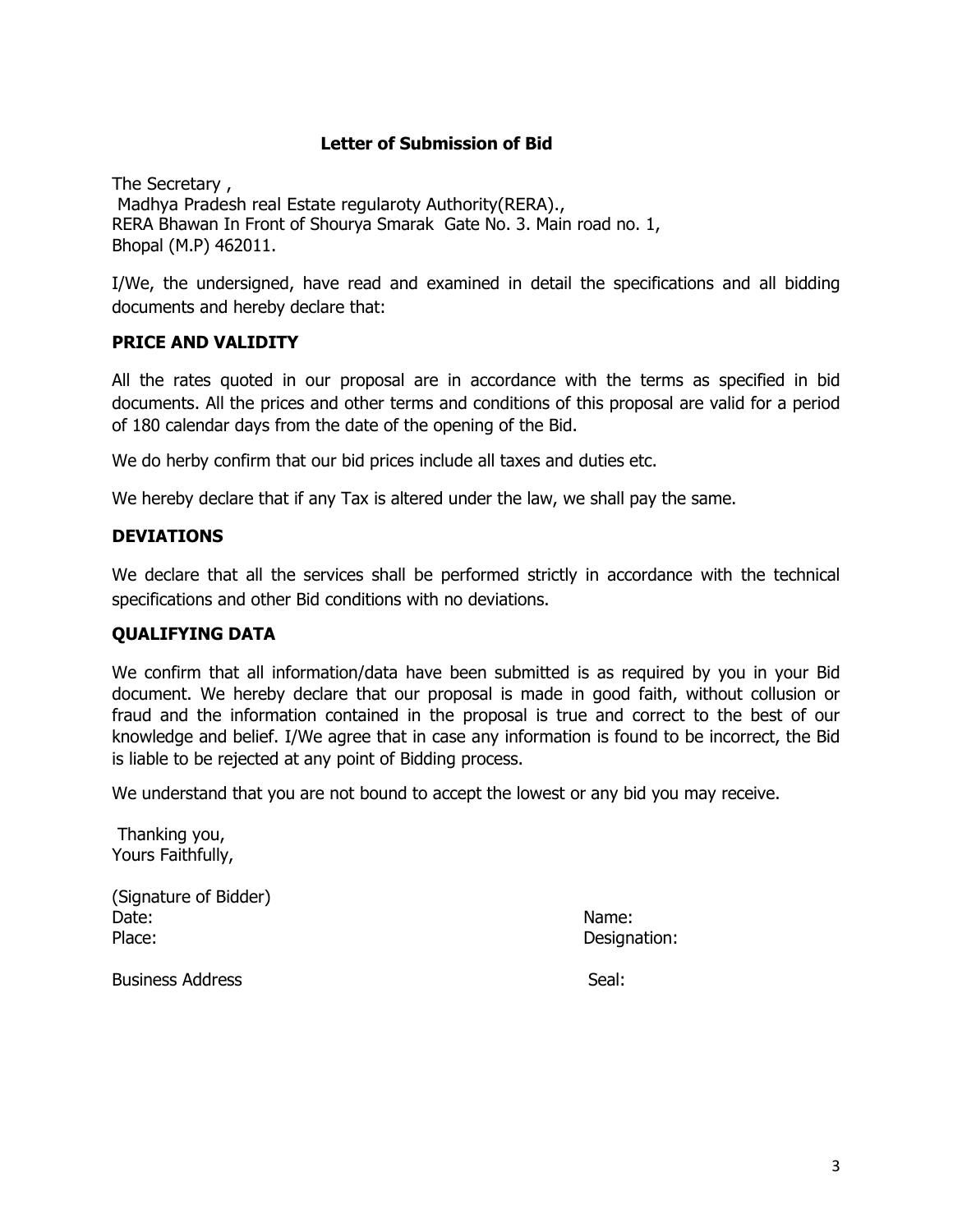#### **Eligibility Criteria & Requirements**

- 1. The applicant must be a Registered/Licensed Firm / Partnership firm / Sole proprietorship / Individual.
- 2. The applicant must have a proven track record of at least 3 years in Maintenance of Garden & Horticulture Work.
- 3. a. The applicant must produce relevant documentary evidence along with the tender application form.
	- b. Non disclosure of relevant information or furnishing of incorrect information / documents will suffer disqualification of the application.
- 4. The applicant must have average **annual turnover of Rs.10 lakhs** during the last three financial years.
- 5. The applicant must not have been at any time declared as insolvent or convicted for any offence by any Authority.
- 6. The applicant must not have been prosecuted or suffered any penalty for violation of any labor laws by any Authority.
- 7. The applicant should not be a sub-contractor to any other entity/ person.
- 8. The applicant should not be a party to any cartel at any time for processing any contract including the present Tender.

#### **Documents to be enclosed along with Technical Bid (copies to be self attested):**

- 1. Certificate of Registration with Labour Department, Government of MP.
- 2. Certificate of Registration for Service Tax.
- 3. Certificate of Income Tax PAN/TAN Number.
- 4. DD for Rs.1000/- (Rupees one thousand only) towards tender fee
- 5. DD for Rs.5000/- (Rupees Five Thousand only) towards EMD.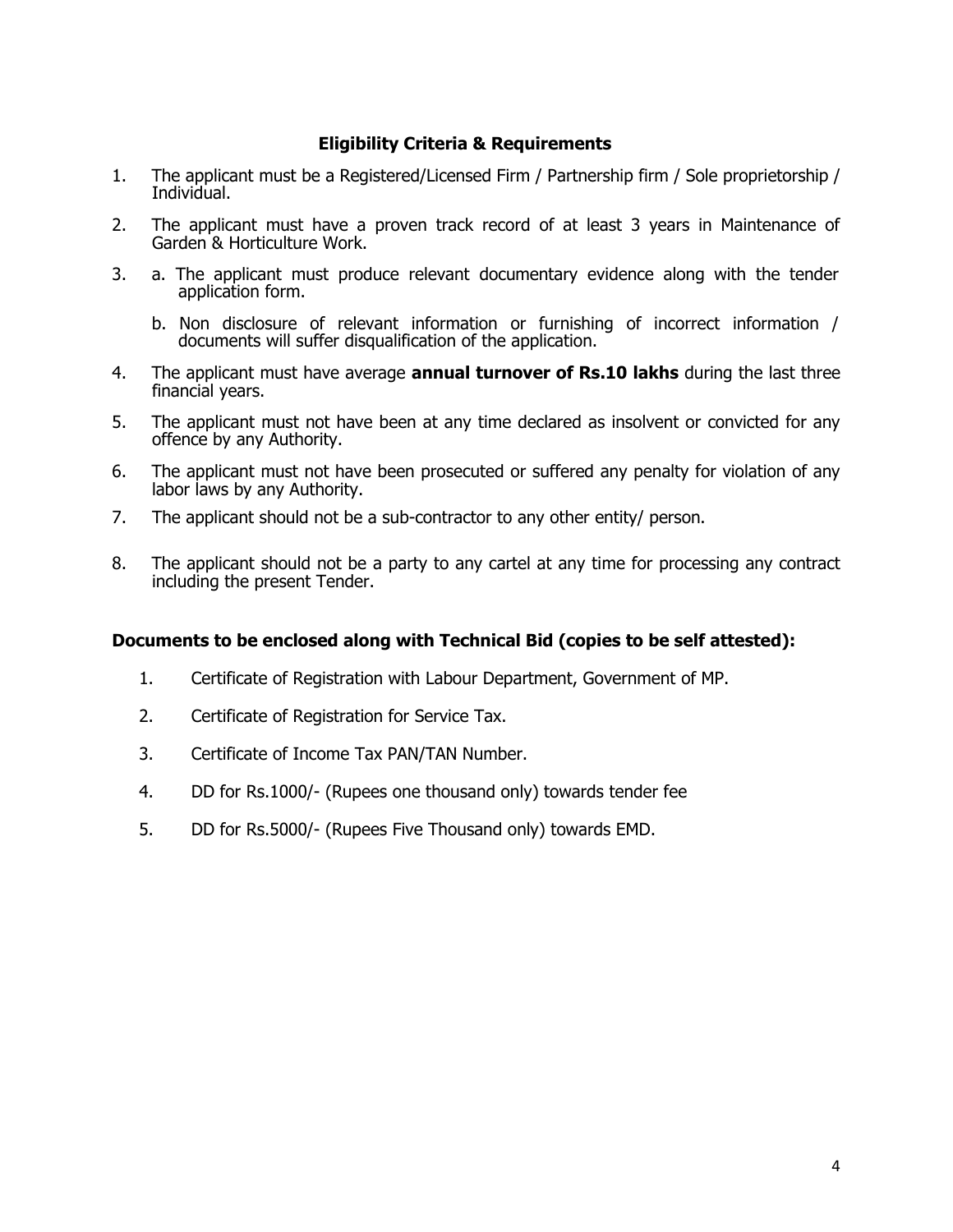#### **TERMS AND CONDITIONS**

- 1. EMD of unsuccessful Bidders shall be returned after the award of the contract.
- 2. Tender shall be submitted in official tender format only. If submitted in any other format the same shall be summarily rejected.
- 3. Tenders received without prescribed tender fee, processing fee, earnest money shall not be considered.
- 4. Tender form shall be complete in all respects and no paper shall be detached from the tender.
- 5. The tender is liable to be ignored if complete information is not given there-in, or if the particulars and data (if any) asked are not filled in.
- 6. The EMD of Rs.5000/- of successful Bidder shall be converted into security deposit. The security deposit will be refunded after expiry of the contract, **No** interest shall be paid on Performance Security/EMD.
- 7. The Prospective bidders can inspect the site in-between 11.00 AM to 5.30 PM on all working days. No extra charges shall be payable for non awareness of the site conditions and constraints. Water & Electricity shall be provided free of cost.
- 8. Corrections, if any in the tender must be attested by the Bidder with sign and seal.
- 9. Late tenders will not be considered and shall be rejected.
- 10. The rates quoted should be on FIRM & FIXED basis.
- 11. Following procedures shall be adopted in case of difference in quoted rates in figures and words and extensions.
	- a. Where there is difference between rates in figures and in words, the rates quoted in words shall be considered as correct.
	- b. Where the amount of an item is not worked out or it does not correspond to the rate either in figure or in words, the rates quoted in words shall be considered, as correct and necessary calculation shall be made.
	- c. Where the rates quoted by the Bidder in figures and in words tally, but the amount is not worked out correctly, the rates quoted by the Bidder shall be considered as correct and amount shall be corrected accordingly.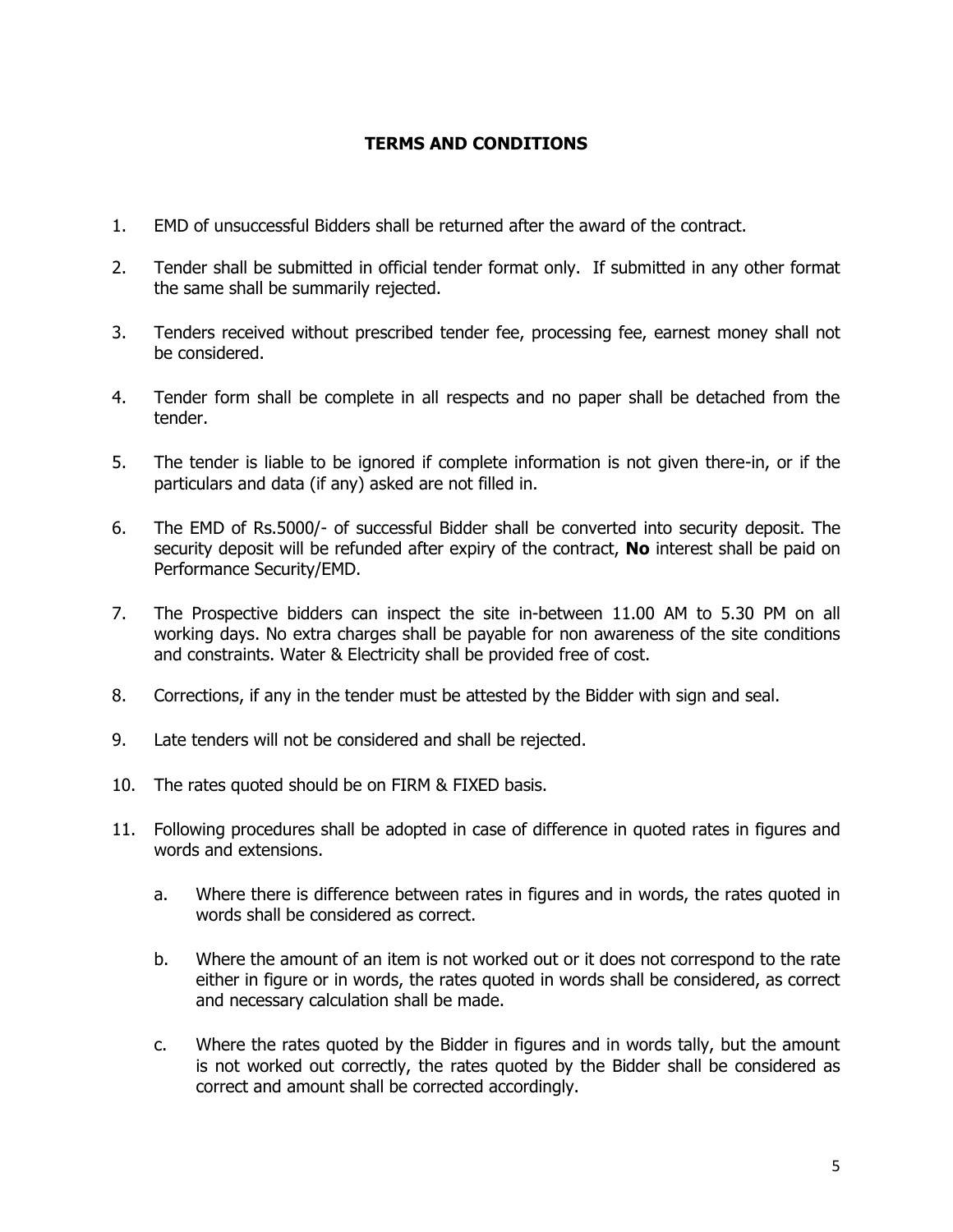- 12. The contract shall generally be awarded to the lowest Bidder as per the Bid Evaluation Criteria complying with statutory norms. However RERA does not bind itself to accept the lowest or any other offer and reserves the right to accept or reject any or all the offers either fully or partly without assigning any reasons and is not bound to accept the lowest bid since due weight- age shall be given to several factors besides the commercial bid.
- 13. The Secretary, RERA shall have the authority to cancel the Tender process if RERA does not find a suitable tender. RERA shall have the right to recall fresh tender in these circumstances where in prior bidders shall have the right to participate in the fresh process. The Bidders shall have no right to challenge the authority and decision of RERA to cancel the tender process for the reasons deemed fit by the Secretary, RERA.
- 14. If the awarded Bidder fails to accept the contract, the EMD amount will be forfeited and the second lowest in the list of selected agencies shall be given the opportunity for the contract and so on and so forth.
- 15. The Bidder shall be responsible for compliance of all statutory obligations under Contract Labor (Regulations & Abolitions) Act, Minimum Wages Act, Service Tax Act, Payments of Wages Act or any other applicable law in force in India at the time of award of the contract or in future.
- 16. The Bidder shall not at any time during the currency of this agreement sub-contract the job entrusted to them for performance to any other party.
- 17. The Bidder shall affect Insurance at their own cost for their personal and properties belonging to them, RERA shall not be responsible for any damage/loss of any nature whatsoever.
- 18. In the event of dispute arising out of this agreement,Secretary RERA, shall be the sole Arbitrator and his decision shall be final and binding on both the parties.
- 19. The name and address of the Bidder shall be clearly stated and no overwriting, correction, insertion shall be permitted in any part of the tender unless duly countersigned and sealed with official stamp by the Bidder. The tender shall be filled and submitted strictly in accordance with the instructions laid down herein, failing which the tender is liable to be ignored.
- 20. The bids should be valid in the case of all the tenders for at least 180 days from the date of opening of the tender. In the case of the successful Bidder, rates quoted shall be valid for the entire period of the contract.
- 21. The contract once awarded can be terminated by either party after giving one month notice to the other party. Nevertheless, RERA may terminate the contract of the bidder without any notice in case the bidder commits a breach of any of the terms of the contract and Security Deposit will be forfeited. RERA's decision that a breach has occurred will be final and shall be accepted without demur by the Bidder.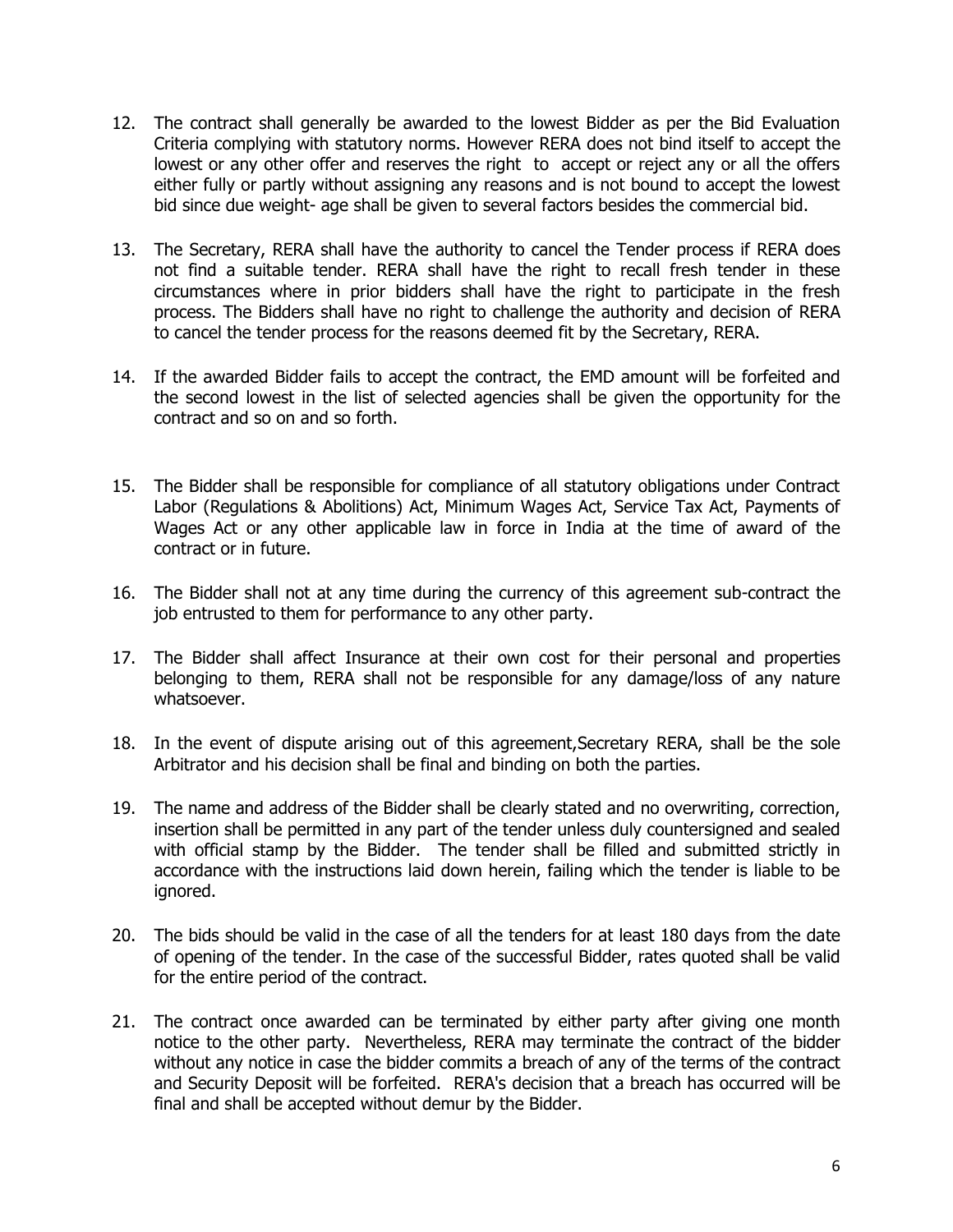- 22. The RERA shall in no way be responsible for any default with regard to any statutory obligation and the Bidder will indemnify RERA in case of any damage or liability, which may arise on account of action of bidder.
- 23. The Bidder shall at all times indemnify and keep indemnified the owner and its officers, servants and agents from and against all third party claims whatsoever (including time and shall not be limited to property loss and damages, personal accidents, injury or death of persons or servants or agents of any bidder/sub- bidder(s) and the bidder shall at his own cost and initiative at all time, maintain all liabilities under Workman's Compensation Act, Fatal Accident Act, Personal Injuries, Insurance Act and/or Industrial Legislation from time to time in force).
- 24. In case L-1 is more than one, then the past performance of the Bidder, turnover will be the criteria and the decision of RERA will be final.
- 25. The rates shall be inclusive of all taxes, duties octroi, works contract tax, cartage loading, sales tax, turnover tax and any other statutory taxes and service tax complete in all respects.
- 26. RERA shall in no way be responsible in any dispute of whatever kind, between the bidder and the staff engaged by him.
- 27. Any damage resulting to RERA on account of the negligence or mall- operation shall be made good by the bidder. Nothing extra will be paid for such work.
- 28. The bidder shall arrange to render efficient service as per the terms & conditions of the tender/agreement. However, in case the bidder fails to maintain the service to the satisfaction of RERA and any expenditure incurred therein for alternative arrangements by RERA shall be recovered from the bidder.
- 29. Water and power shall be made available free of cost for bonfire use.
- 30. All bills concerning AMC for payments shall be put up by the Bidder on monthly basis on expiry of the month to Secretary,RERA for his verification and then only it shall be further processed and forwarded by Secretary,RERA to Accounts Department for the payment of these bills.
- 31. No food and transport and any other amenity in the nature of perks will be provided by the RERA for the Bidder's personnel.
- 32. The Bidder will work in close co-operation with Secretary,RERA for maintenance of Arboriculture.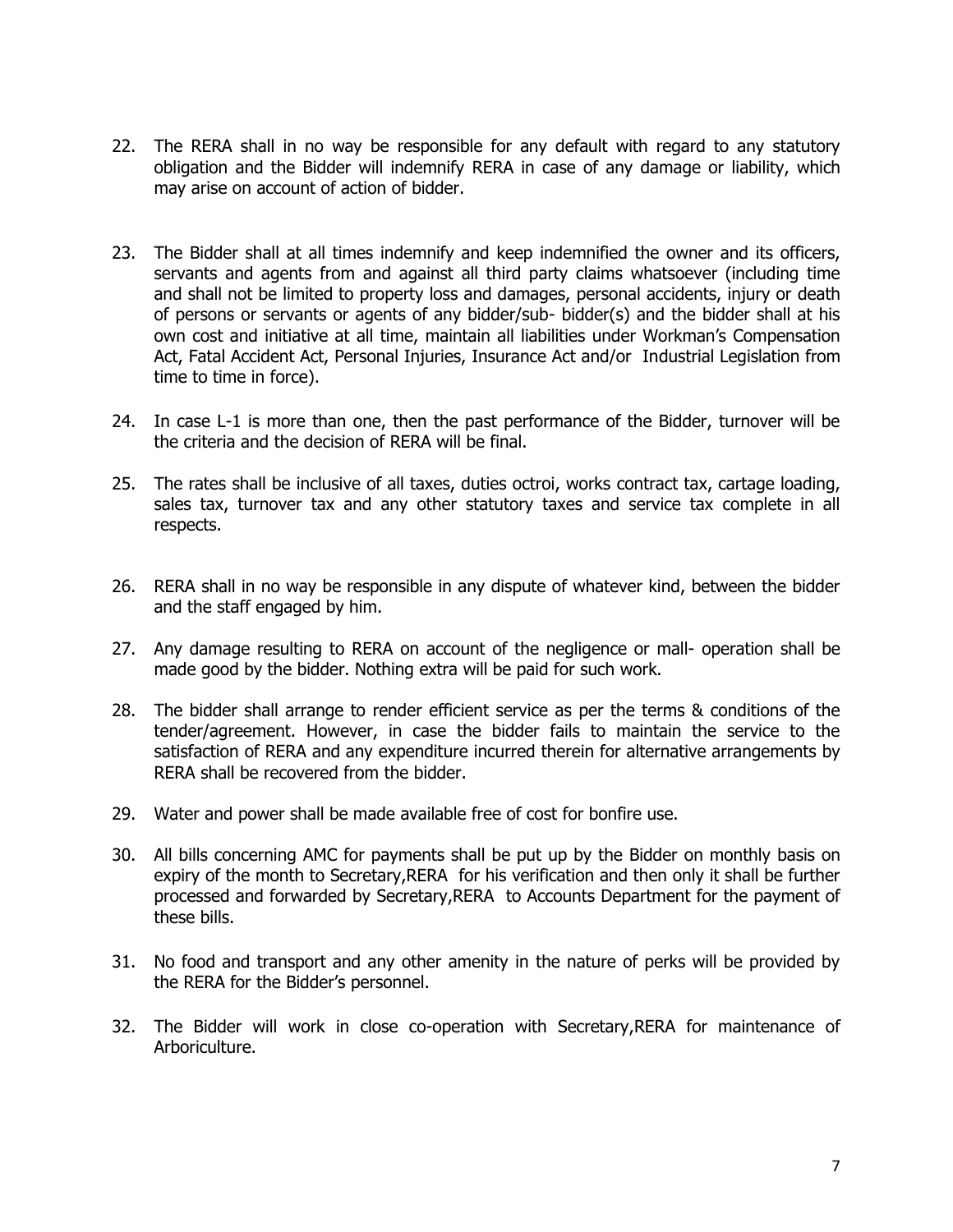- 33. The agreement will be valid for Planttaion,Maintenance Contract for Garden and Horticulture/Arboriculture as incorporated in the contract document. This should be strictly adhered to.
- 34. The Bidder shall ensure that no inward/outward material movements takes place from RERA premises without proper documents and, papers found completed in every respect and signed by authorized signatory of RERA which shall be communicated to the Bidder, from time to time.
- 35. No Bidder shall contact on its own, the Competent Authority on any matter relating to its bid, from the time of the bid opening to the time the contract is awarded. Any effort on part of a Bidder to influence the Competent Authority or members or Technical/Monitoring committee, in the decision making of bid evaluation; bid comparison or award of contract may result in rejection of the Bidder's bid.
- 36. The RERA will not be responsible for any injury sustained to the personnel deployed by the Bidder during the performance of their duties and also for any damages or compensation due to any dispute between the Bidder and its staff.
- 37. The scope of the work and/or tenure of the contract shall be valid for a period of three years which can be enhanced on mutual consent.
- 38. **Any future Corrigendum/Information shall be posted on our website**  [www.mpeproc.gov.in./](http://www.mpeproc.gov.in./www.rera.mp.gov.in)www.rera.mp.gov.in

#### 40**. OUR HELPLINE No. 0755-2556760**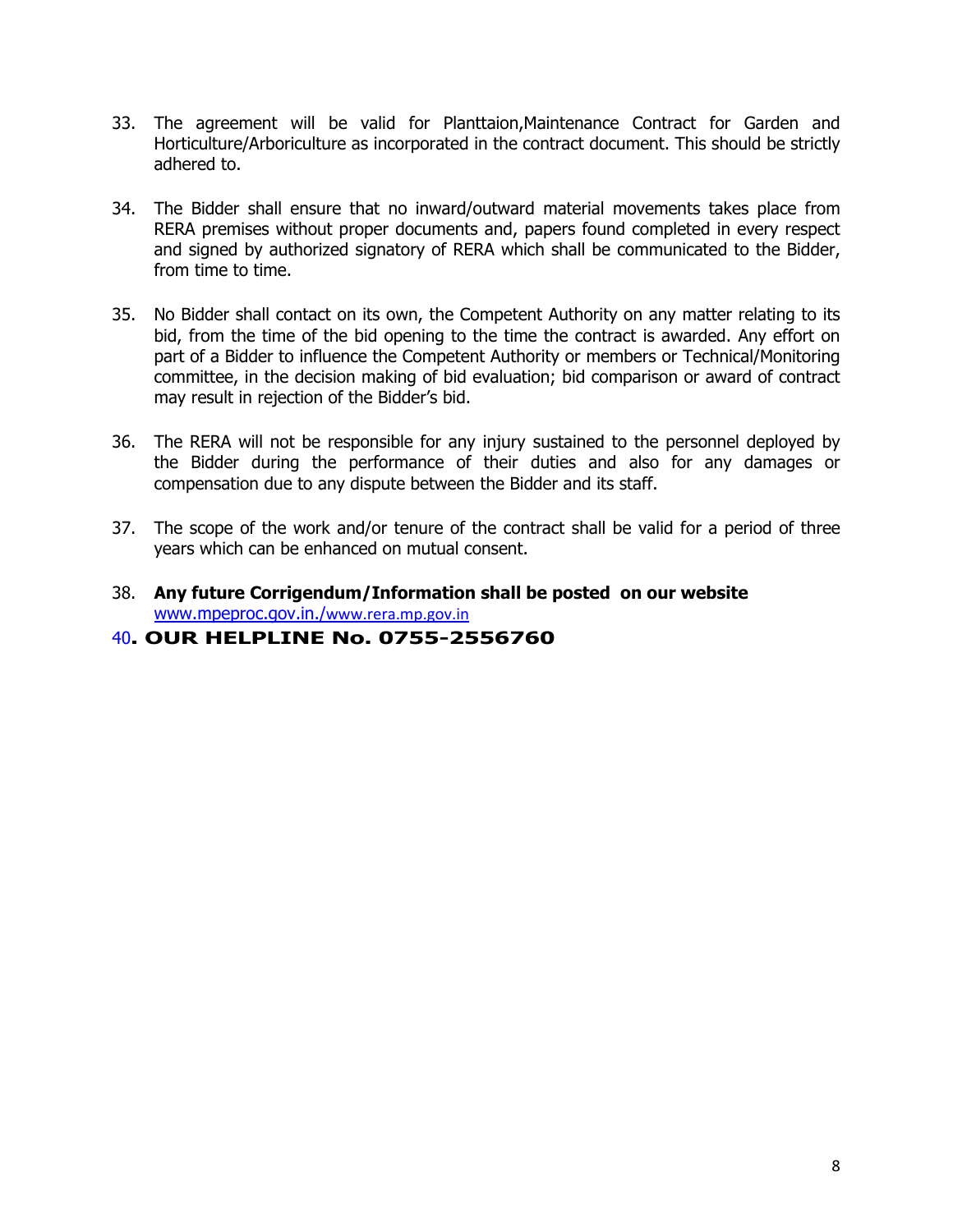#### **SCOPE OF THE WORK**

**Nature of work : Plantation,**Maintenance of Garden and Horticulture work at RERA Bhawan In Front of Shourya Smarak Gate No. 3. Main road no. 1

**1.** 'Garden' means all the office campus areas enclosed by four side boundary wall and front out side Garden .

#### **2. Maintenance**

- **2.1 Regular Maintenance** : The Maintenance work includes the maintenance of entire lawn, plants/trees/ shrubs/ground covering plants, in side & outside the Boundary wall etc. It includes maintenance of the existing as well as any other additions to the garden/lawn/plants etc. Apart from the day to day maintenance work includes the following:
- 2.1.1 Lawn of the entire office Campus.
- 2.1.2 All trees, shrubs, hedges, plants etc. of the entire inside & outside office.
- 2.1.3 Flower beds, poted plants be toped up with required good Soils /manures/ fertilizers / coco pits at regular intervals.
- 2.1.4 Keeping plants alive and healthy;
- 2.1.5 Watering plants, shrubs, saplings, trees daily (except on rainy days) preferably in the morning & evening and not in the hot sun.
- 2.1.6 Regular uprooting all kinds of weeds in complete office & surrounding area.
- 2.1.7 Removal of unwanted bushes from the campus;
- 2.1.8 Removing the dead leaves, cleaning the area including disposal of waste and dead leaves, twigs, garbage on day to day basis, making bunds to the plants wherever required, adding soil and manure to the roots of the plants regularly.
- 2.1.9 Keeping the lawn area, garden and the surroundings in a clean and neat condition;
- 2.1.10 Replacing all the dead, diseased plants, vacant patches anywhere in the campus including the potted ones as when and where it occurs. Broken pots should be replaced with new ones by the Contractor.
- 2.1.11Maintaining all inside pots, plants, hedges decently. Pruning and mowing should be done by keeping the foliage aesthetically at a reasonable size without making them bald with a motive to keep a longer gap for the next job.
- 2.1.12Overgrowing trees from neighboring Area spreading on to office premises will have to be pruned periodically from above the boundary wall level vertically up.
- 2.1.13Any gap on fences, hedges or elsewhere will have to be filled up within a week.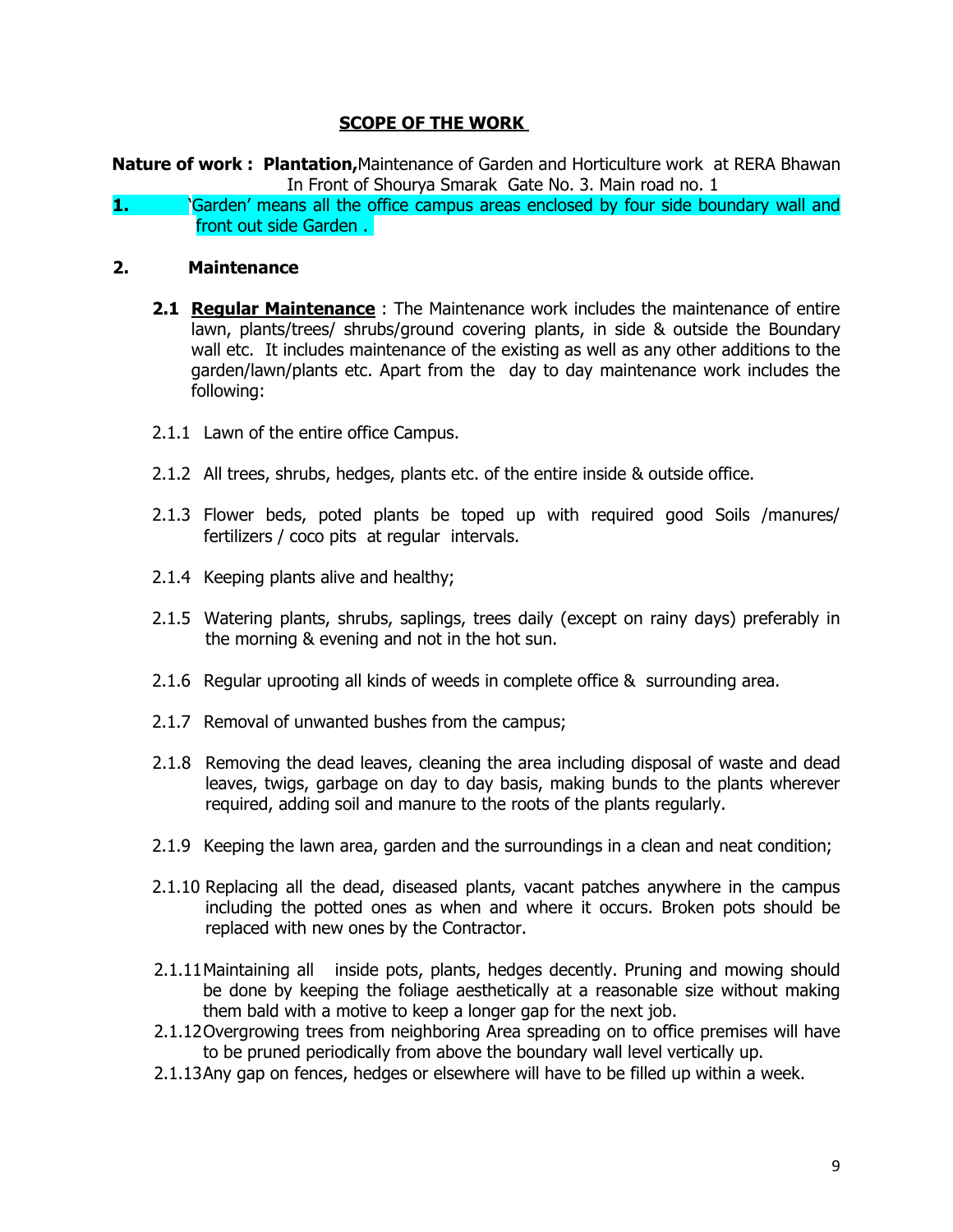- 2.1.14 Performing all such other relevant maintenance services in side pots and outside garden in accordance with all Laws, RERA's instructions including complying with all legal formalities required in engaging suitably qualified, experienced, competent gardeners as may reasonably be required for the performance of the services;
- 2.1.15 Providing daily one gardener and one helper with 8 hours diligent work, out of which at least 1 should be a horticulture nursery assistant with necessary experience and training. They should be available daily for eight hours including Sundays and holidays while taking care of statutory provisions in this regard. The same workers cannot be deployed for other outside garden. Over and above the minimum number of work force required as stated above, the contractor may engage additional work force/ Expert as and when required to meet the job requirements mentioned in the terms and conditions of the Agreement for which no extra payment will be made to the contractor. However, in case number of work force deployed is less than what has been prescribed above, the proportionate deductions will be made from the regular payments.
- 2.1.16 The low lying areas / drains etc. of the garden is to be maintained well so that the drain water freely outside the compound without any stagnation/clogging.
- 2.1.17 The contractor shall take such steps that snakes/bandicoots etc. do not cause any menace in the garden, surroundings of RERA-Bhavan, premises.
- 2.1.18 Development of any new bed in the campus and surrounding area.

#### **2.2 Other (seasonal) Maintenance :**

- 2.2.1 Pruning, cutting and dressing bushes and plants : pruning should be done at regular intervals, strictly ensuring no damage to the beauty & aesthetics of the hedges & plants on all sides;
- 2.2.2 Mow and prune the grass everywhere whenever required or at least once in a month by keeping it aesthetically decent
- 2.2.3 Planting of at least 20 winter & summer seasonal flower plants like marigold, dahlia, zinnia, shevanthi etc. in each of the three seasons in a year at the places as may be decided by RERA Ltd..
- 2.2.4 Planting additional plants, Shrubs, Creepers, trees etc for every season as indented by Secretary, RERA ...
- 2.2.5 Add required Fiber pots with plants as indented by the competent authority of RERA.
- 2.2.6 Remove the waste, dried leaves, mowed grass etc., regularly as directed without affecting the live trees in any manner what so ever / without causing any damage / inconvenience to the RERA or Public in the surroundings.
- 2.2.7 Apply Insecticides / Pesticides to control pests and cure the insect infections. Organic pesticides like Neem oil can be sprayed periodically.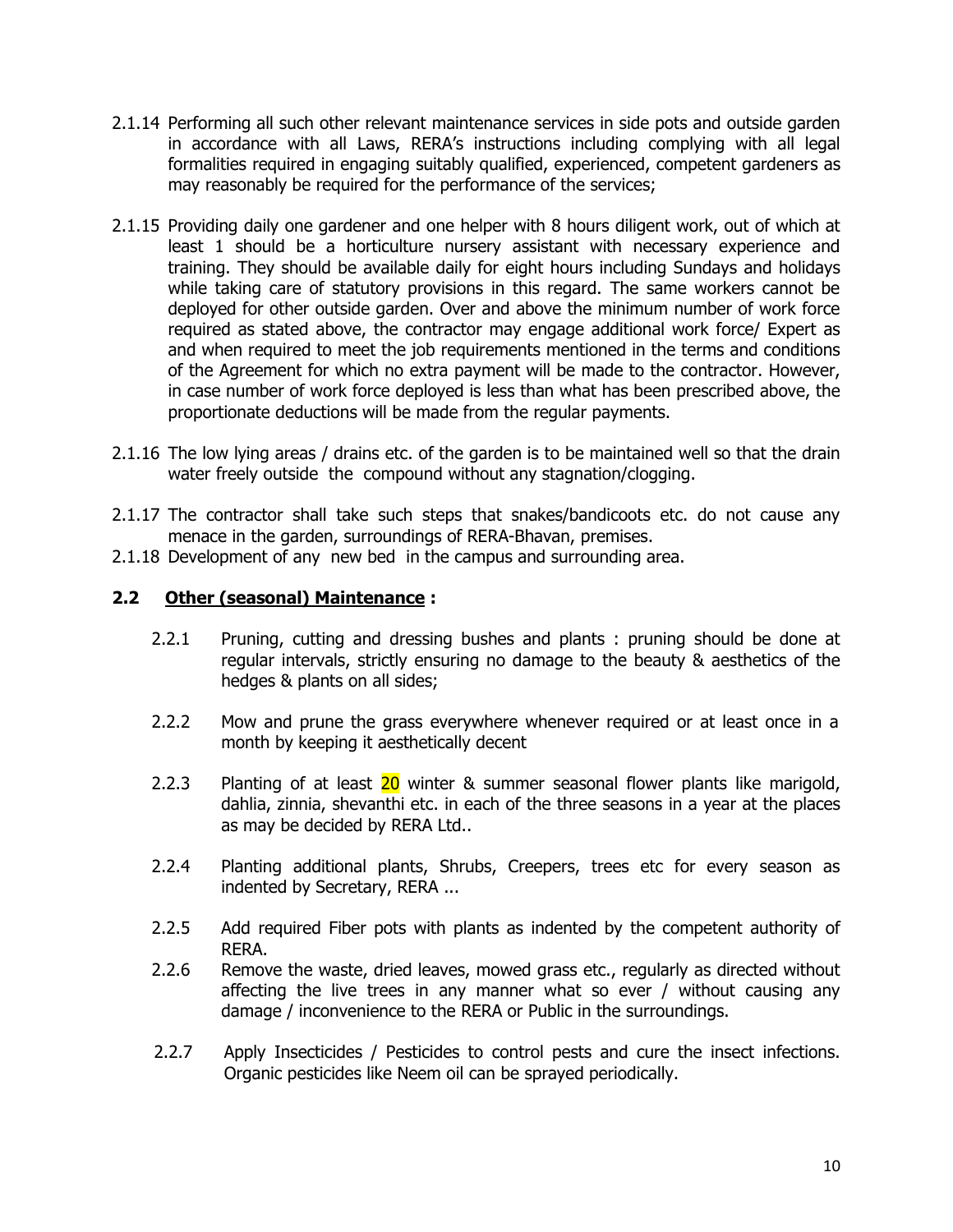- 2.2.8 Provide suitable and seasoned bio-manure / gobar / compost / fertile red soil to the plants as and when necessary or at least twice a year. Vermi-culture may be done in the garden to make the soil more fertile.
- 2.2.9 Erosion of soil on any part of the garden due to rain or for whatsoever reason will have to be filled up with good red soil and leveled.
- 2.2.10 The contractor shall thoroughly clean the dust and dirt, debris etc., and remove all the Tools etc and other materials used for the works away from the site and keep the site free from all the above.
- 2.2.11 All garden tools, water pump, etc. will be brought and maintained by the contractor at his own cost without charging any extra cost.

#### **PENALTY CLAUSE**

1. Contractor has to compensate RERA, in case of any default or deficiency, Lapses on their part in any manner in adhering to the terms and conditions as agreed to, equivalent to amounts chargeable for getting the job done from outsiders at piece meal rates plus the office overheads for the time and energy of various officials and staff as may be decided by the RERA.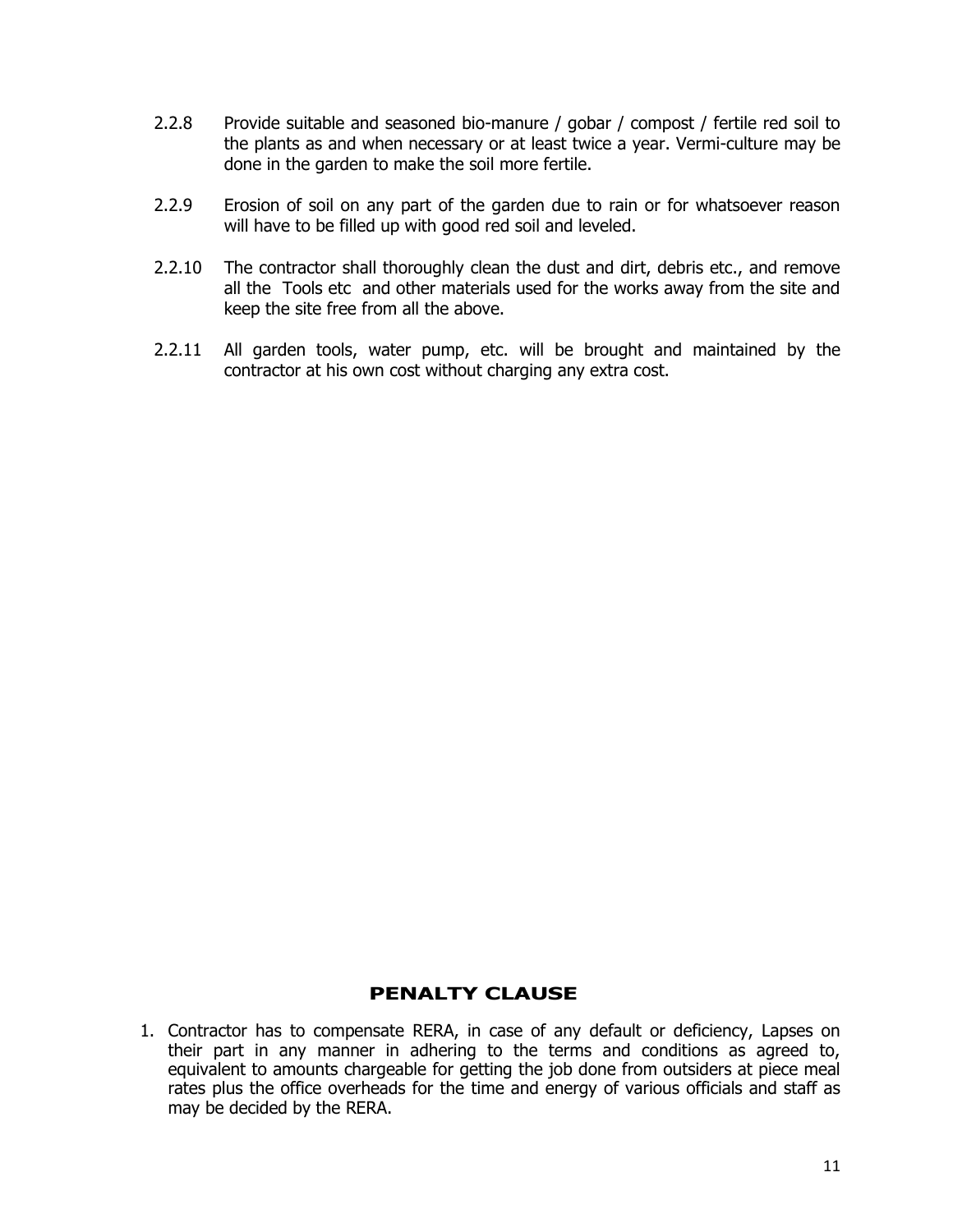2. Penalty up to Rs.500/- will be imposed for the following lapses:

- Non-watering/ partial watering of plants on any day.

-Unscrupulous cutting of trees/plants and allowing them die.

-Non-replacement of dead plants.

-Inadequate care of any plant leading to emaciation.

-Garbage disposal without conforming to agreement stipulations as above -Not following the instructions of RERA.

- 3. In case the services are not found satisfactory, the RERA. shall be at a liberty to withhold any payment/s that may be due to the Contractor till such time, such services are rendered to the satisfaction of RERA.
- 4. The Contractor shall keep the RERA indemnified fully and without limit against all costs, claims, damages, expenses, fines, losses, liabilities and penalties including attorney's cost, expenses accruing, incurred or suffered by the RERA directly or indirectly arising on account of:

-failure by the Contractor to perform any of the obligations under this contract, in accordance with the provisions of this contract.

-any claim from any statutory authority or workers of the Contractor with respect to their terms of services, arising in relation to non-compliance by the Contractor with any matter set out here in.

-any act of commission or omission, negligence, fraud, forgery, dishonesty, misconduct or violation of any of the terms and conditions of this contract by the Contractors / workers ;

-any offence mentioned in the Indian Penal Code 1860 including theft, robbery, extortion, misappropriation and the like (and its subsequent amendments including ones taking effect even after the effective date), or accident in relation to any assets or properties or documents or instruments of the Contractors which are, or are deemed to be, in custody of the Contractors;

-any adverse claim/s of whatsoever nature made on the RERA.

-any act of the contractors' workers in any manner whatsoever

5. In case of failure in executing any of the Scheduled items and also in case of defective, untimely, delayed execution, the RERA is authorized to assess them in pecuniary terms and deduct such amount from the proceeds payable to the contractor as is deemed fit by RERA.

**ANNEXURE - 'A'**

**TECHNICAL BID** 

**Tender for Plantation, Maintenance of Garden & Horticulture Work**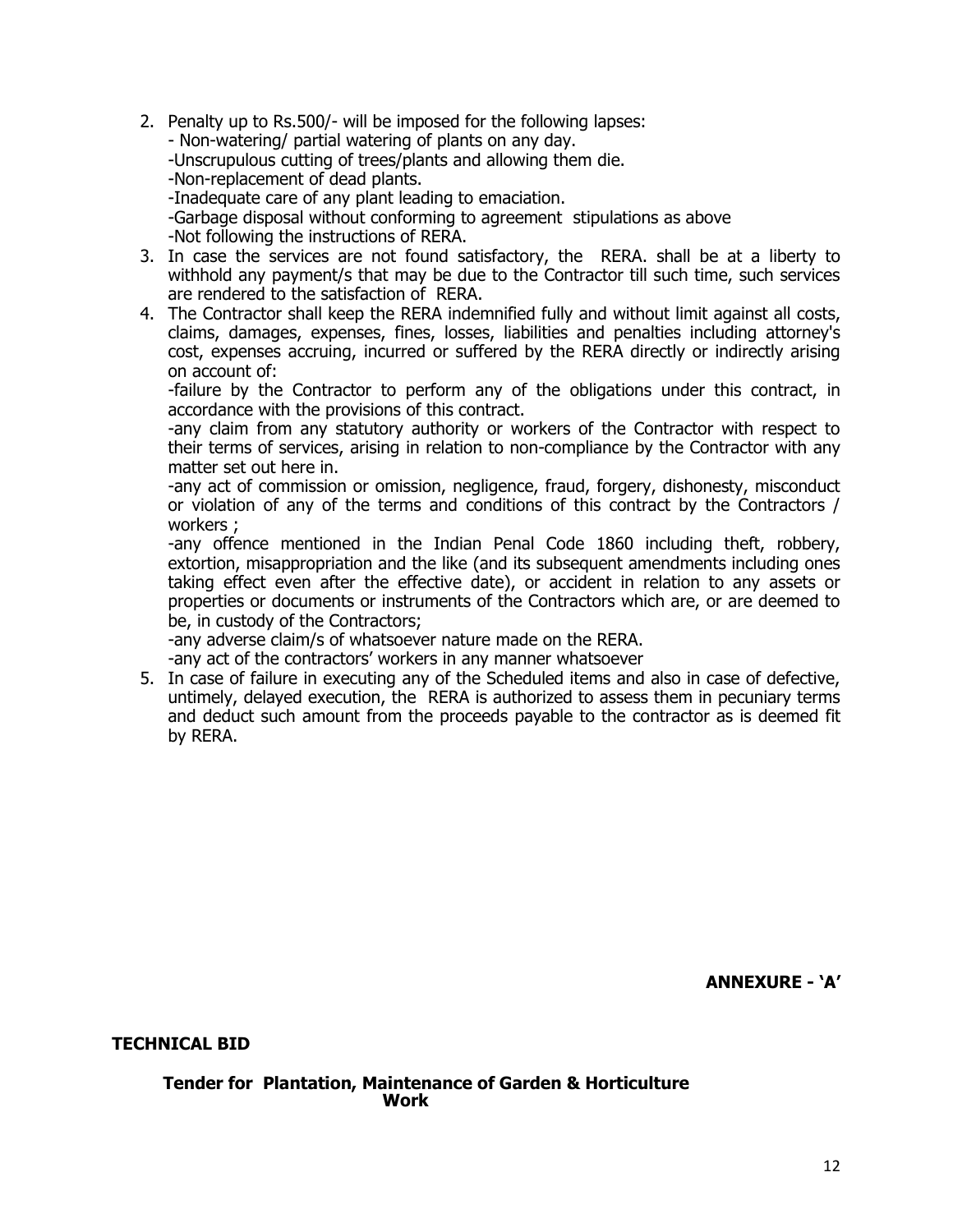- 1. Name of the Individual/Firm/ Organization and Address (with telephone number/contact Mobile No.)
- 2. Date of Establishment / InRERA
- 3. Details of Registration with Labour Department (Central/State) / GHMC
- 4. Name of the Proprietor / Partners together with qualifications
- 5. Past experience in the field (Enclose testimonials for the purpose)
- 6.1. Maintenance of Garden & Horticulture Work (In the past 3 financial years)

| Period of Contract                                                                                                                                  |    | Name of the Firm/ Person/<br>Organization for whom Maintenance of<br>Garden & horticulture work contacts<br>were undertaken | Annual<br>Turn Over | No. of<br>persons<br>employed |
|-----------------------------------------------------------------------------------------------------------------------------------------------------|----|-----------------------------------------------------------------------------------------------------------------------------|---------------------|-------------------------------|
| From                                                                                                                                                | To |                                                                                                                             |                     |                               |
|                                                                                                                                                     |    |                                                                                                                             |                     |                               |
|                                                                                                                                                     |    |                                                                                                                             |                     |                               |
| 6.2 Maintenance of Garden & Horticulture Work (At Present) - Continuing                                                                             |    |                                                                                                                             |                     |                               |
|                                                                                                                                                     |    |                                                                                                                             |                     |                               |
|                                                                                                                                                     |    |                                                                                                                             |                     |                               |
| 6.3 Mention with reasons the details of any Maintenance of Garden & Horticulture<br>Work annulled/ Broken before the end of the Contractual period. |    |                                                                                                                             |                     |                               |
|                                                                                                                                                     |    |                                                                                                                             |                     |                               |

(1. Submit proof & Certificates. 2. Use additional sheet, if required)

7 Annual turnover during the last 3yrs.

(Enclose copies of latest Financial statement preferably audited)

| Turnover (Rs. In lacs) | As at 31.03.2015 | As at 31.03.2016   As at 31.03.2017 |
|------------------------|------------------|-------------------------------------|
|                        |                  |                                     |

- 8. a. PAN & TAN Nos. and copy of latest Income Tax Assessment order :
	- b. Service Tax Registration No.  $\hspace{1.6cm}$ :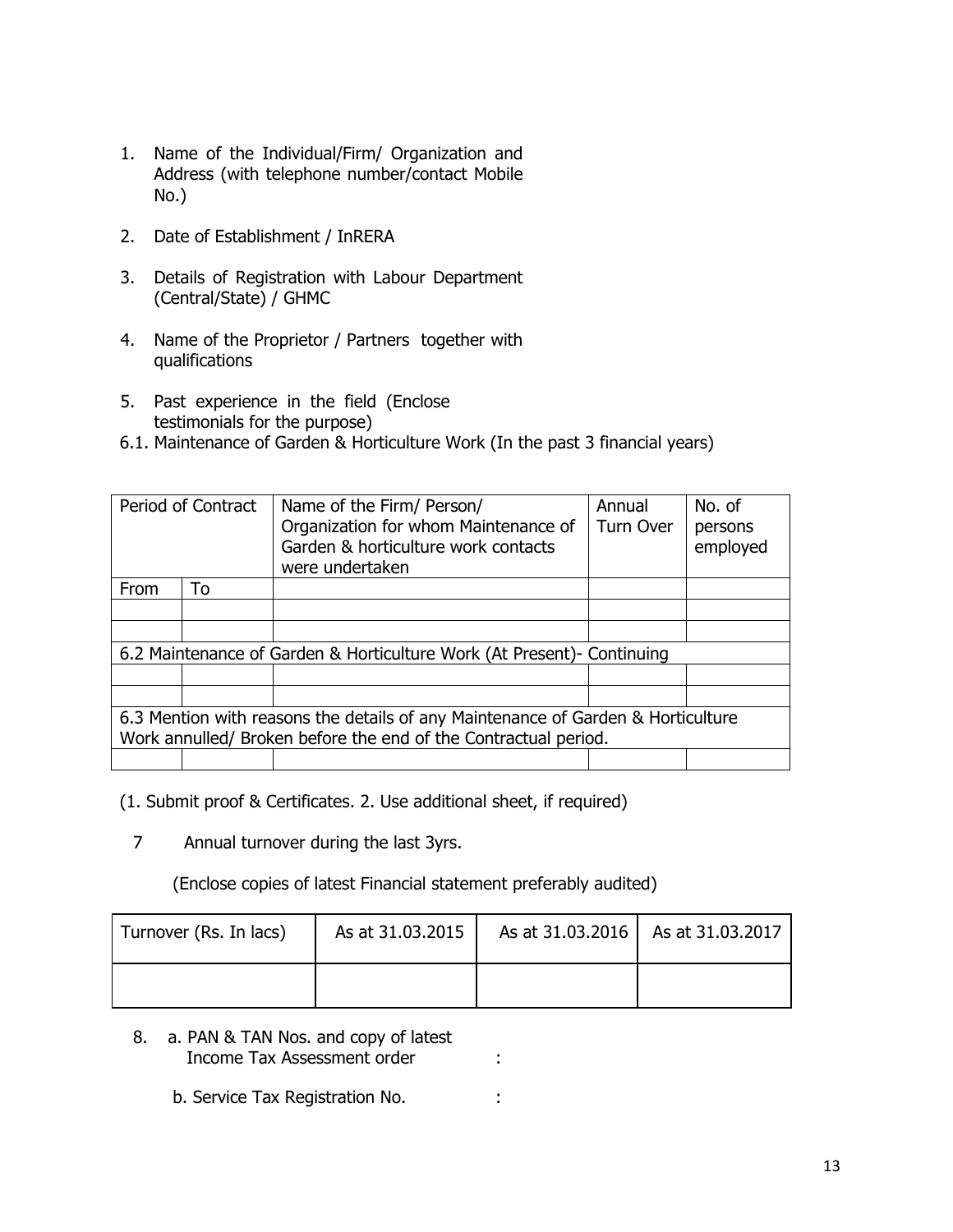**ANNEXURE - 'B'**

14

9. Proof of labour registrations, and the registration numbers thereof. **Example 20** is the contract of the contract of the contract of the contract of the contract of the contract of the contract of the contract of the contract of the contract of the contract of the contract of the c 10 . Name and Address of Bankers, A/c No., IFSC Code and type of facility enjoyed. The contract of the contract of the contract of the contract of the contract of the contract of the contract of the contract of the contract of the contract of the contract of the contract of the contract of the c 11 . Name, Address, Tel./Mobile Nos. of two referee institutions whom the Gardening services were provided in the

Past as mentioned in Column 4.1 &  $4.2$  : a)

: b)

Seal:

Signature of Tenderer

Date:

Note: Documentary evidence wherever applicable should be enclosed.

**FINANCIAL BID** 

**Plantattion,Maintenance of Garden and Horticulture work in**

RERA-Bhavan,In front Gate no 3 ,Shourya Smarak, Bhopal**,**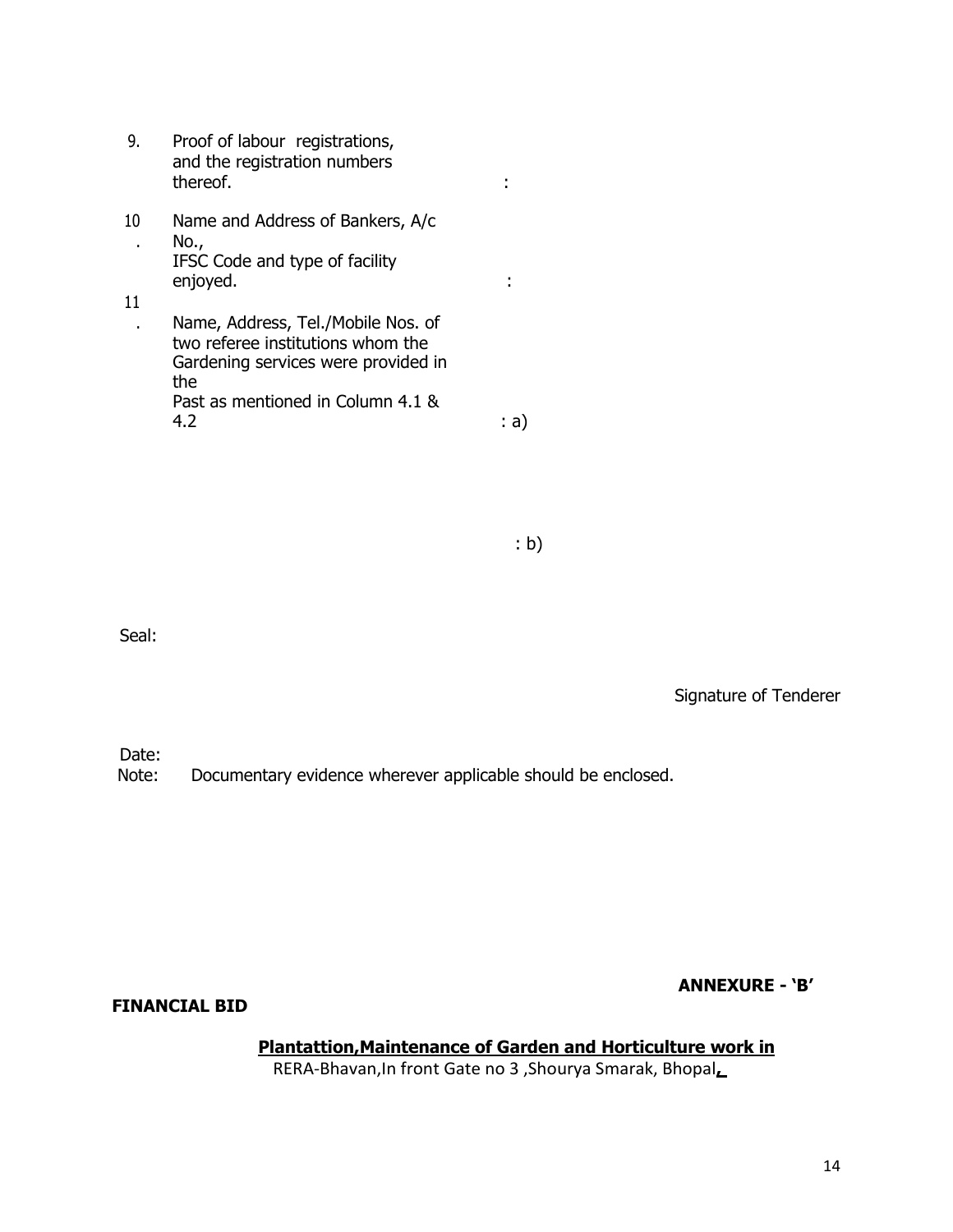| S.No. | Item Description                                                                                                                                                                                                                                                                                                                                                                                                                                                                                                                                                                                                                                                | Unit                      | Quantity | Rate | Amount   |
|-------|-----------------------------------------------------------------------------------------------------------------------------------------------------------------------------------------------------------------------------------------------------------------------------------------------------------------------------------------------------------------------------------------------------------------------------------------------------------------------------------------------------------------------------------------------------------------------------------------------------------------------------------------------------------------|---------------------------|----------|------|----------|
|       |                                                                                                                                                                                                                                                                                                                                                                                                                                                                                                                                                                                                                                                                 |                           |          |      | (in Rs.) |
| 1.    | Maintenance charges including all day to<br>day maintenance, Keeping plants alive,<br>healthy, watering providing manure,<br>fertilizers, good soil, applying insecticides<br>controlling insects, Pruning, cutting,<br>dressing removal and disposal of deadly<br>leaves, garbage unwanted items<br>maintaining lawn area garden, plants<br>shrubs hedges, flower beds ground<br>covering plants, trees etc and keeping the<br>garden clean dressed with beautiful &<br>aesthetic sense in RERA, IT Center at 47-A<br>Arera hills, including all labour & material<br>cost and including all taxes, complete in<br>all respects to the fullest satisfaction of | <b>Months</b>             | 12       |      |          |
|       | RERA.                                                                                                                                                                                                                                                                                                                                                                                                                                                                                                                                                                                                                                                           |                           |          |      |          |
| 2.    | Supplying, Planting and maintaining proper<br>growth of seasonal flowering & other<br>plants.                                                                                                                                                                                                                                                                                                                                                                                                                                                                                                                                                                   | <b>Nos</b>                | 1000     |      |          |
| 3.    | Hiring fiber Pots with required plants on<br>rental basis.                                                                                                                                                                                                                                                                                                                                                                                                                                                                                                                                                                                                      | Per plant<br>per<br>month | 360      |      |          |
|       | Total Amount in figures                                                                                                                                                                                                                                                                                                                                                                                                                                                                                                                                                                                                                                         |                           |          |      |          |

Total amount in words.

ANNEXURE - I

## **COMPREHENSIVE ANNUAL MAINTENANCE CONTRACT OF ARBORICULTURE/GREENERY Plantation,MAINTENANCE WORK**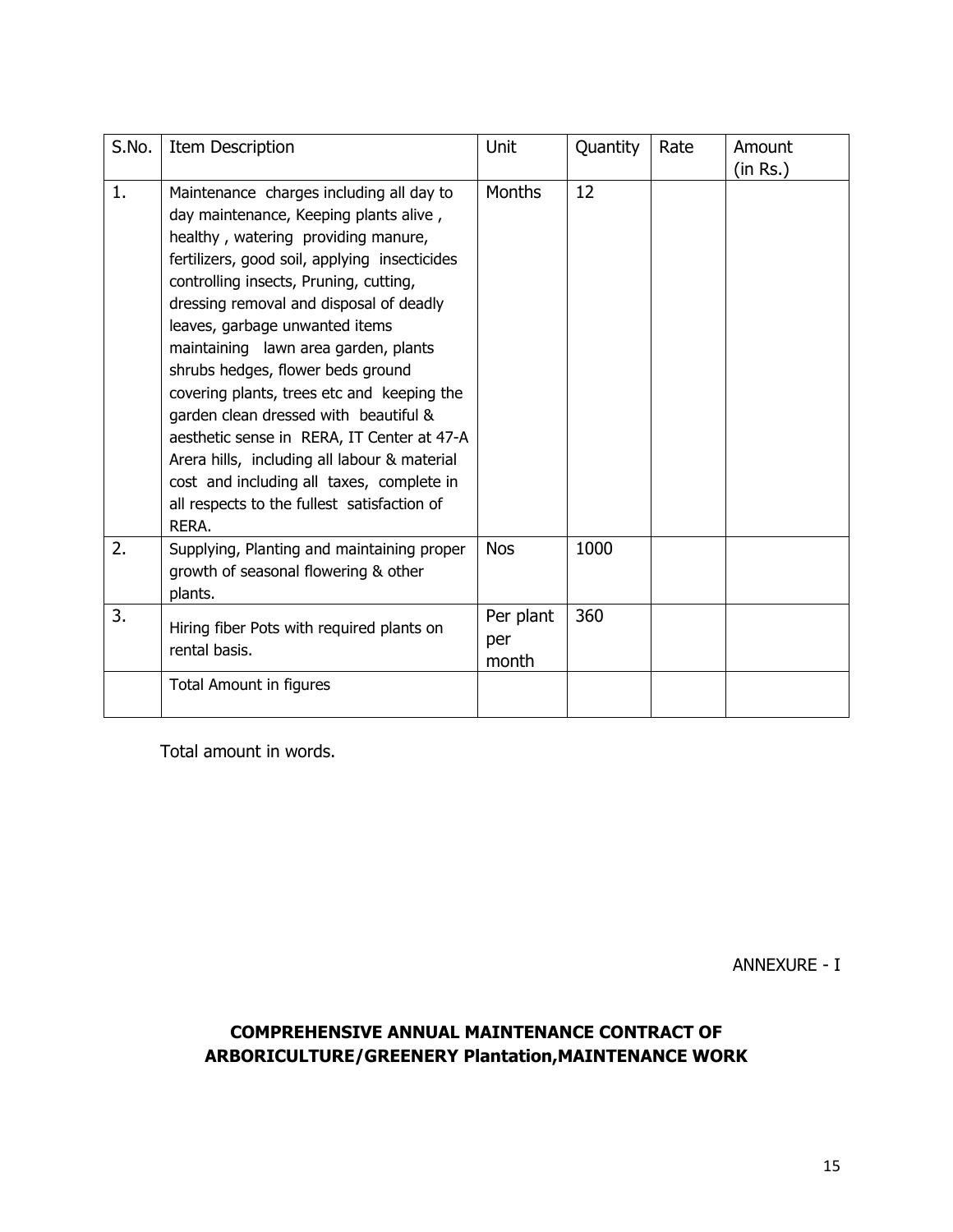#### **AGREEMENT**

- 1. This agreement is made on between a Arboriculture/Greenery Maintenance contractor providing the services to various establishments and Madhya Pradesh Real Estate regulatory Authority(having its office at RERA Bhawan In Front of Shourya Smarak Gate No. 3. Main road no. 1, Bhopal – 462011 (hereinafter referred as RERA which term or expression, unless excluded by or repugnant to the subject or context, shall mean and include its successors-in office and assigns of the second part.
- 1. The Agency having sufficient experience in providing Annual Maintenance of Arboriculture/Greenery Maintenance to Industrial Establishments, Offices, Units and Institutions and is desirous of extending its services to the RERA and its various offices.
- 2. RERA having their offices at Bhopal is desirous of availing services of the Agency for efficient maintenance of Arboriculture/Greenery in their establishment.
- 3. Both the parties have agreed to enter into an agreement to avail/provide maintenance of Arboriculture/Greenery Maintenance in the office of RERA w.e.f. **For a** period of one years.
- 4. The Agency shall undertake comprehensive Annual Maintenance of Arboriculture/Greenery Maintenance in the office of RERA.
- 5. Agency shall be fully responsible for discipline and turnout of their personnel during their duty hours at specified time.
- 6. The rates quoted should be on FIRM & FIXED basis.
- 7. The Agency shall be responsible for compliance of all statutory obligations under Contract Labor (Regulations & Abolitions) Act, Minimum Wages Act, Service Tax Act, Payments of Wages Act or any other applicable law in force in India at the time of award of the contract or in future.
- 8. The Agency shall not at any time during the currency of this agreement sub-contract the job entrusted to them for performance to any other party.
- 9. The Agency shall affect Insurance at their own cost for their personal and properties belonging to them, RERA shall not be responsible for any damage/loss of any nature whatsoever.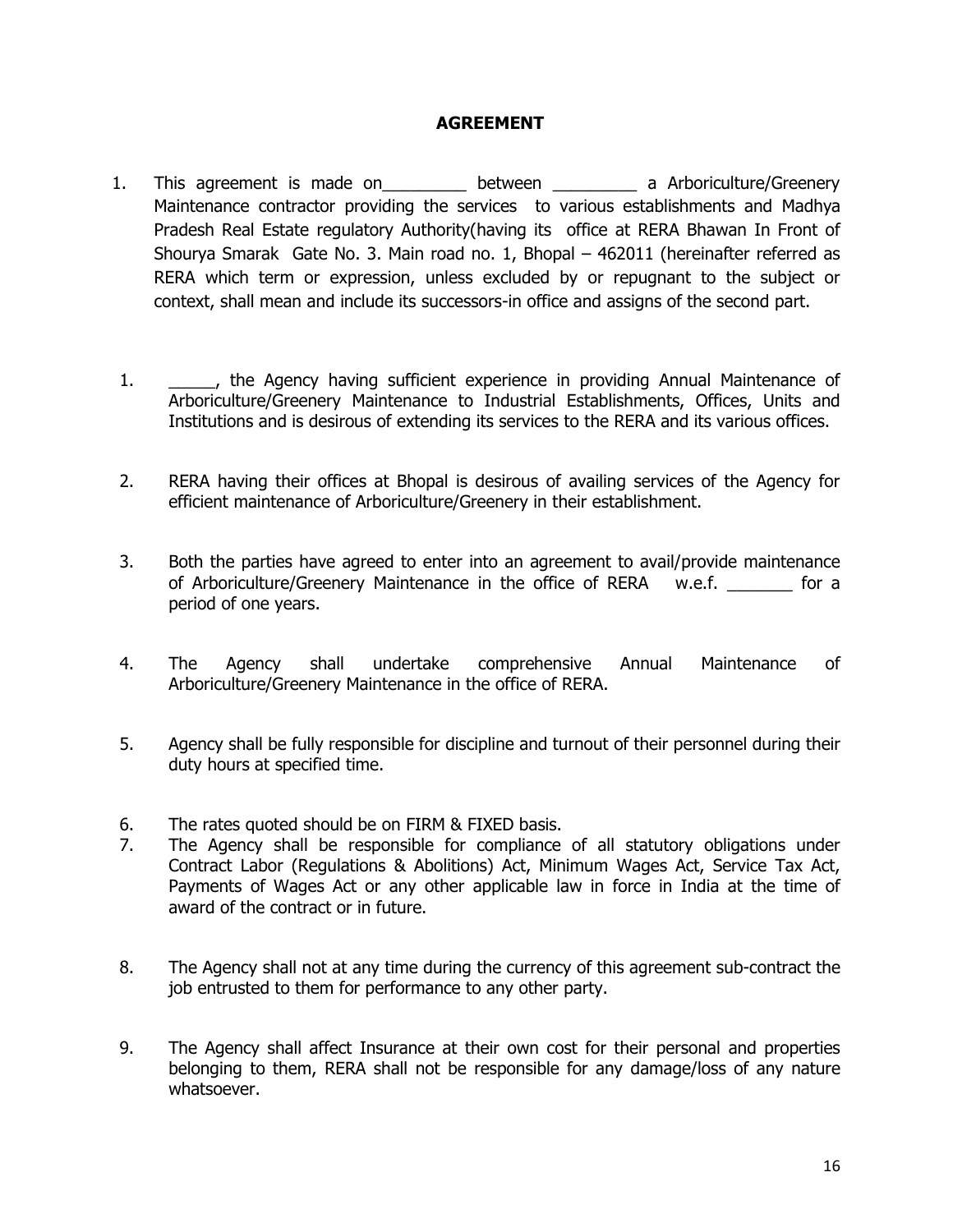- 10. In the event of dispute arising out of this agreement, Secretary, RERA, shall be the sole Arbitrator and his decision shall be final and binding on both the parties.
- 11. The contract once awarded can be terminated by either party after giving one month notice to the other party. Nevertheless, RERA may terminate the contract of the contractor without any notice in case the contractor commits a breach of any of the terms of the contract and Security Deposit will be forfeited. RERA's decision that a breach has occurred will be final and shall be accepted without demur by the Contractor.
- 12. The RERA shall in no way be responsible for any default with regard to any statutory obligation and the Contractor will indemnify RERA in case of any damage or liability, which may arise on account of action of contractor.
- 13. Payment shall be made monthly basis (on expiry of the period) after issue of satisfactory report by Secretary,RERA and T.D.S as applicable will be deducted.
- 14. The Agency shall at all times indemnify and keep indemnified the owner and its officers, servants and agents from and against all third party claims whatsoever (Shall not be limited to property loss and damages, personal accidents, injury or death of persons or servants or agents of any contractor/sub- contractor(s) and the contractor shall at his own cost and initiative at all time, maintain all liabilities under Workman's Compensation Act, Fatal Accident Act, Personal Injuries, Insurance Act and/or Industrial Legislation from time to time in force).
- 20. The rates of AMC shall be inclusive of all taxes, duties octroi, works contract tax, cartage loading, sales tax, turnover tax and any other statutory taxes and service tax complete in all respects.

#### 21. **PENALTY CLAUSE**

- 1. Contractor has to compensate RERA, in case of any default or deficiency, Lapses on their part in any manner in adhering to the terms and conditions as agreed to, equivalent to amounts chargeable for getting the job done from outsiders at piece meal rates plus the office overheads for the time and energy of various officials and staff as may be decided by the RERA.
- 2. Penalty up to Rs.500/- will be imposed for the following lapses: - Non-watering/ partial watering of plants on any day. -Unscrupulous cutting of trees/plants and allowing them die. -Non-replacement of dead plants. -Inadequate care of any plant leading to emaciation. -Garbage disposal without conforming to agreement stipulations as above -Not following the instructions of RERA.
- 3. In case the services are not found satisfactory, the RERA. Shall be at a liberty to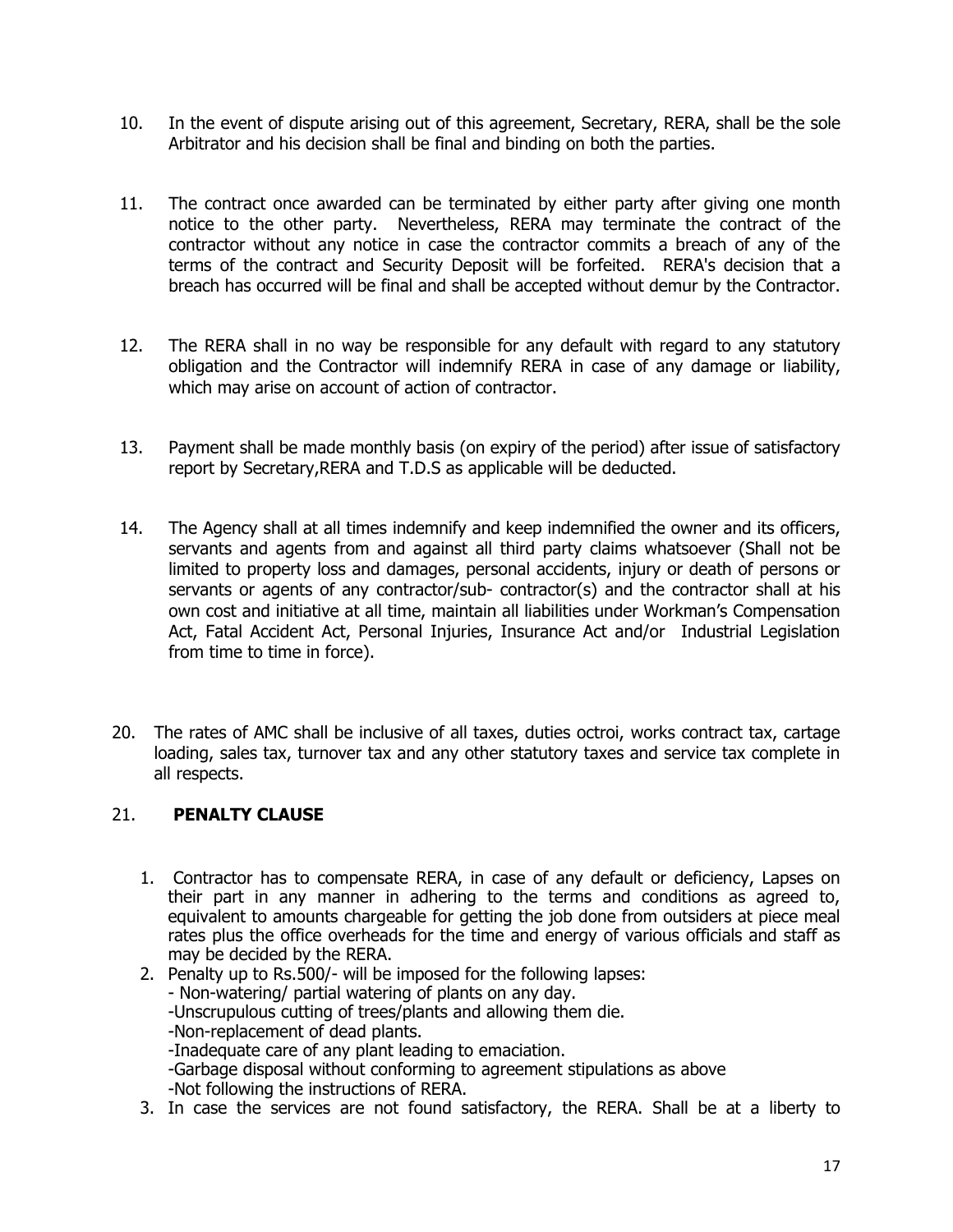withhold any payment/s that may be due to the Contractor till such time, such services are rendered to the satisfaction of RERA.

4. The Contractor shall keep the RERA indemnified fully and without limit against all costs, claims, damages, expenses, fines, losses, liabilities and penalties including attorney's cost, expenses accruing, incurred or suffered by the RERA directly or indirectly arising on account of:

-failure by the Contractor to perform any of the obligations under this contract, in accordance with the provisions of this contract.

-any claim from any statutory authority or workers of the Contractor with respect to their terms of services, arising in relation to non-compliance by the Contractor with any matter set out here in.

-any act of commission or omission, negligence, fraud, forgery, dishonesty, misconduct or violation of any of the terms and conditions of this contract by the Contractors / workers ;

-any offence mentioned in the Indian Penal Code 1860 including theft, robbery, extortion, misappropriation and the like (and its subsequent amendments including ones taking effect even after the effective date), or accident in relation to any assets or properties or documents or instruments of the Contractors which are, or are deemed to be, in custody of the Contractors;

-any adverse claim/s of whatsoever nature made on the RERA.

-any act of the contractors' workers in any manner whatsoever

- 5. In case of failure in executing any of the Scheduled items and also in case of defective, untimely, delayed execution, the RERA is authorized to assess them in pecuniary terms and deduct such amount from the proceeds payable to the contractor as is deemed fit by RERA.
- 22. Any damage to the building or the any part of the equipment which might result during the operation shall be repaired by the contractor.
- 23. RERA shall in no way be responsible in any dispute of whatever kind, between the contractor and the staff engaged by him.
- 24. Any damage resulting to RERA on account of the negligence or mall- operations shall be made good by the contractor. Nothing extra will be paid for such work.
- 25. The contractor shall arrange to render efficient service as per the terms & conditions of the tender/agreement. However, in case the contractor fails to maintain the service to the satisfaction of RERA and any expenditure incurred therein for alternative arrangements by RERA shall be recovered from the contractor.
- 26. Water and power shall be made available free of cost for bonfire use.
- 27. The staff deployed by contractor shall be versed with the job requirement and shall not be changed without information to RERA.
- 28. All bills concerning Garden maintenance payments shall be put up by the Agency to Secretary(MPRERA) for his verification and then only it shall be further processed and forwarded by finance-Department for the payment of these bills.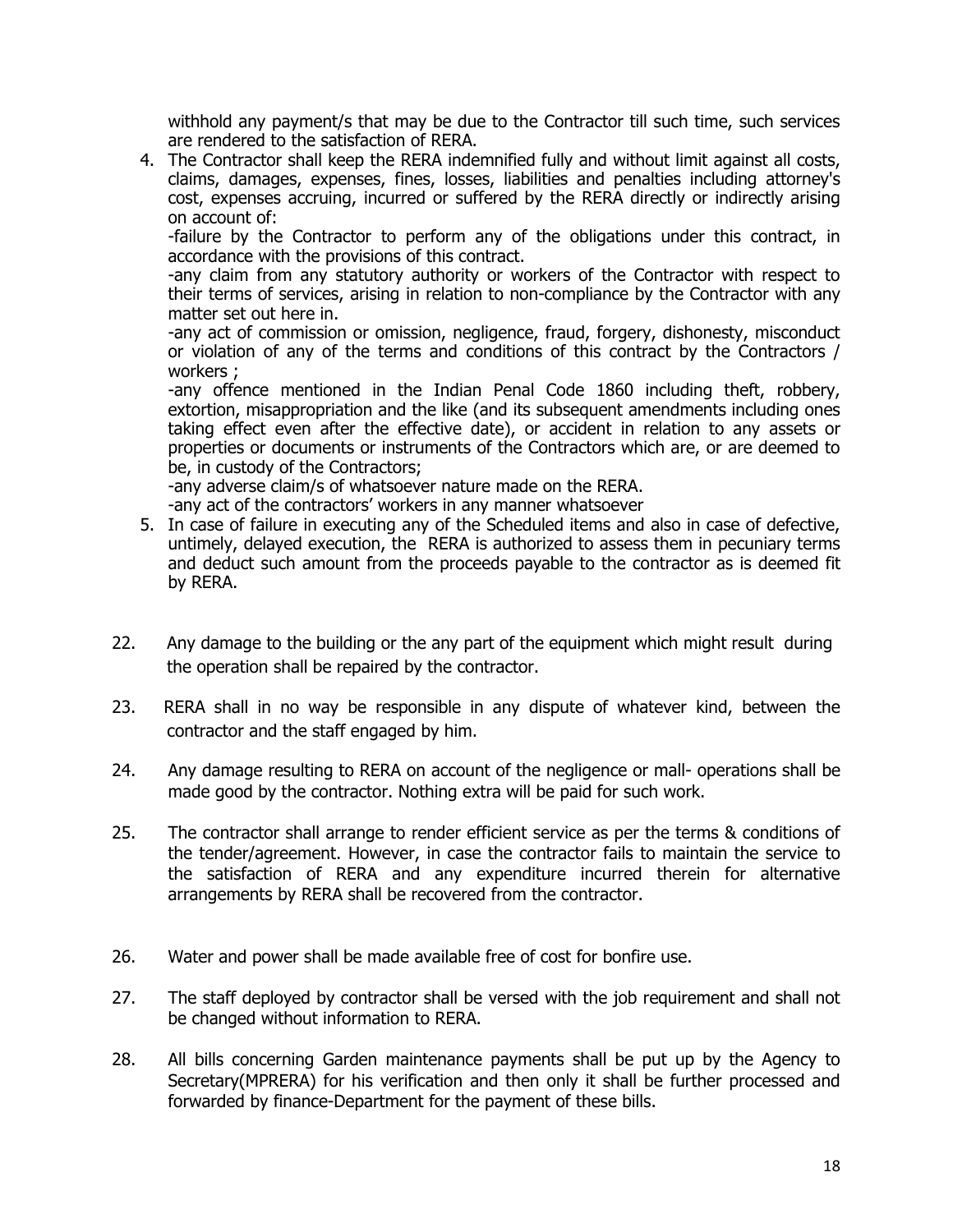- 29. The Contractor will work in close co-operation with Secretary,RERA for the repair & Maintenance services as per tender.
- 30. The Agency shall ensure that no inward/outward material movements takes place from MPRERA premises without proper documents and, papers found completed in every respect and signed by authorized signatory of RERA which shall be communicated to the Agency, from time to time.
- 31. The MPRERA will not be responsible for any injury sustained to the personnel deployed by the Agency during the performance of their duties and also for any damages or compensation due to any dispute between the Agency and its staff.
- 32. The scope of the work and/or tenure of the contract shall be valid for a period of three years can be enhanced on mutual consent.
- 33. The Tender document and all correspondence if any, between MPRERA and the Agency will be an integral part of the Agreement.

In witness there of the parties here into have affixed their signature on their behalf and through their authorized representative on this

For and on behalf of Agency For and on behalf of MPRERA

#### **E-Tender Notice E-Tender Notice**

Online Tenders are invited from eligible Bidders for Annual Plantation,Maintenance of Garden & Horticulture Work at RERA Bhawan In Front of Shourya Smarak Gate No. 3. Main road no. 1. Interested reputed contractors/individuals having sound financial capacity and proven track record of at least 3 years in the field for Maintenance of Garden & Horticulture work. Bidders may obtain further information from the office of RERA, Bhopal. Bidders may view/download the Tender Document from [www.mpeproc.gov.in.](http://www.mpeproc.gov.in/) First time users of this portal will be required to register online with Registration charges. The Tender schedule is as follows:

| <b>Tender No.</b>      |                                              |
|------------------------|----------------------------------------------|
| Tender Cost            | Rs.500.00 (non-refundable) Payable online    |
| <b>Processing Fees</b> | $Rs.250.00$ (non-refundable) + Service Tax - |